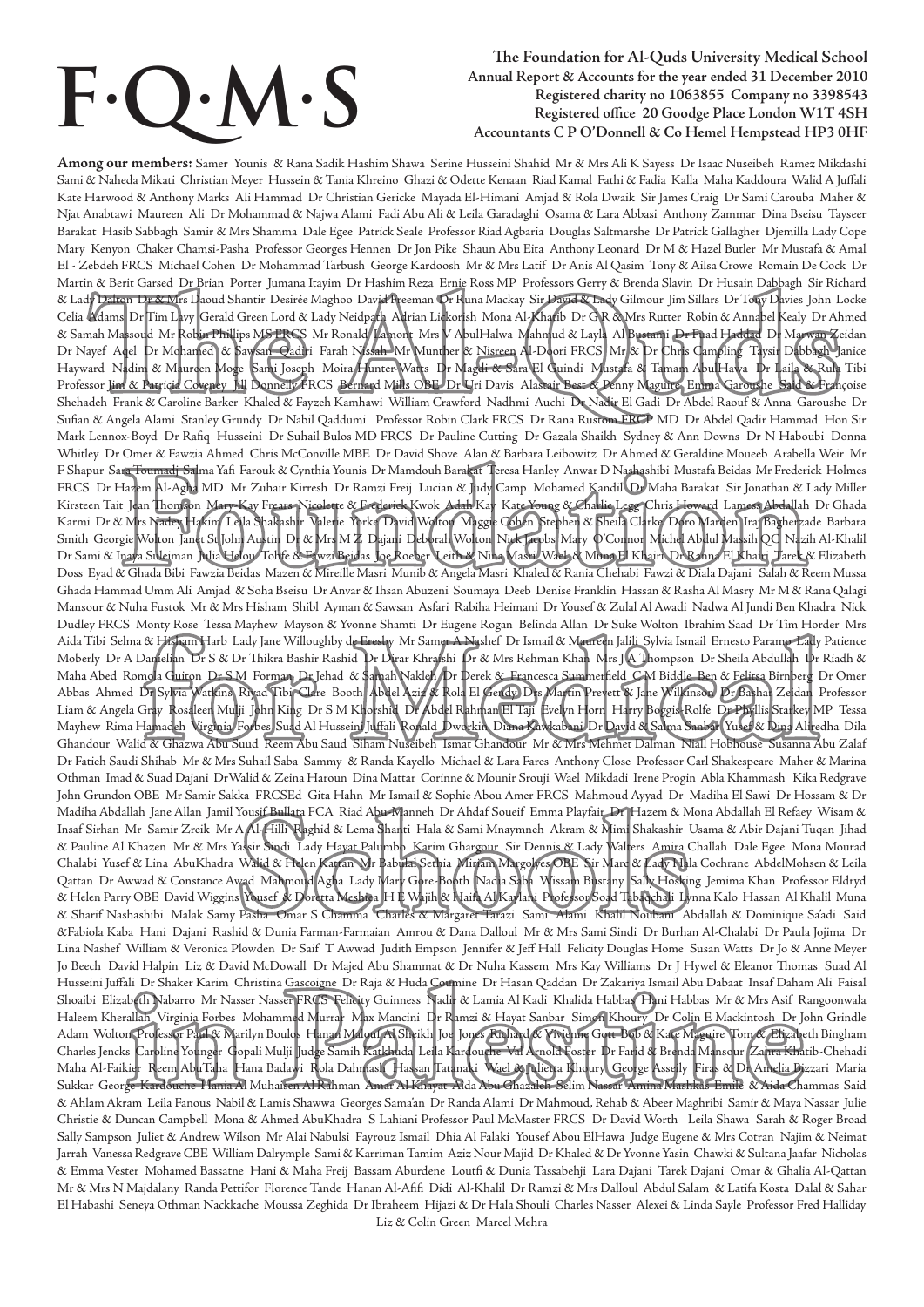#### The Foundation for Al-Quds University Medical School

#### (Report of the Trustees to the Members)

The Foundation for Al-Quds University Medical School (FQMS) was incorporated on 3 July 1997 as a company limited by guarantee No 3398543. FQMS received registration of its charitable status from the Charity Commissioners on 7 August 1997 with the registered charity number 1063835. The principal charitable objects of FQMS are for the advancement of education in the public field of medicine and in particular for the advancement of all aspects of the work of the Medical School at Al-Quds University. At the time of formation this was the only Palestinian medical school: the charity has now extended its work to support schools in Gaza and Nablus, in recognition it has adopted a working name in addition to FQMS: The Al-Quds Foundation for Medical Schools in Palestine. The accounts presented with this report cover the year to 31 December 2010.

At the twelfth AGM of the Foundation on 12 May 2010, kindly hosted by Dalia Salam Rishani & Ramzi Rishani, the following trustees retired and were re-appointed: Lina Nashef, Said Shehadeh, David Wolton, Fuad Haddad, Mahmoud Bustami,. As provided by the articles of association, the remaining trustees continued to hold office, one third retiring in rotation at successive AGMs. The other trustees for the period were Saleem Haj-Yahia, Sawsan Asfari, Ahmed Massoud, Rafiq Husseini, Lina Nashef, Said Shehadeh, David Wolton, Fuad Haddad, Mahmud Bustami. During the period we accepted the resignations of Mr Farouk Younis, Zina Jardaneh, Dr AbdelRaouf Garoushe, thanking them for all their help and support over the years and welcomed the appointment of Anthony Leonard. Meetings of the trustees in the year reported took place on 28 January, 22 April, 3 July, 19 October, 6 & 30 November.

To our distinguished Patrons of the Foundation we have added the name of Sir Terence English, Past President of the Royal College of Surgeons, -we mourn the death of the Rt Hon Lord Bingham of Cornhill,and welcome his wife Lady Elizabeth Bingham who has kindly agreed to take his place.

FQMS continued to support internal and external faculty, the development of e-learning, external examiners, the provision of educational material and computers, student electives & scholarships and faculty training including postgraduate training in Neuro-surgery and Neurology in the UK - specialities in very short supply in Palestine. We are actively looking to expand this programme as funds allow. 43 fifth year students were supported by FQMS with travelling expenses of students both from Al Quds and An Najah for their elective period outside Palestine and we thank our colleague Zina Jardaneh for being the FQMS lead on this and other student affairs, and regret her retirement early in May 2010. We are particularly grateful to the students' host institutions and supervisors and to all who helped in their reception and placement. FQMS made transfers to help students of merit who were in financial difficulty. This year some Gaza students were able to go for electives outside Gaza.

Graduation took place in August 2010 of the tenth cohort of 39 students from Al-Quds-Jerusalem and 15 from Al-Azhar-Gaza site. Students from the latter are issued their degrees from Al-Quds University according to an agreement to have the two branches under the umbrella of the Palestinian Medical School. FQMS congratulates the Dean, Dr Hani Abdeen and all his colleagues and students for this triumph in the face of immense difficulties. Al-Najah opted for independence in 2007.

FQMS are grateful to Mrs Nadia Hawileh and Mr Ray Dolphin who continued to manage the FQMS bank account at El Bireh for the support of clinical training and other local expenses. Our thanks go to British Council: Hadeel Nasser and others from the Jerusalem offices; to the Deans and their colleagues of the Medical Schools at An Najah, Nablus and Islamic University and Al Azhar University, both in Gaza. FQMS supported visits to the different Schools by the following: Miss Jill Donnelly, Mr Saleem Haj Yahia, Professor Ian Bone, Dr Tony Davies. Mike O'Toole in London and Dr Mamdouh Barakat and his colleagues in Amman have generously provided website support for fqms.org

The fundraising dinner held on 5 November 2010 at the Grosvenor House, was most generously supported by Abdel Mohsen & Leila Qattan, Mansour & Nuha Fustok, Amjad & Soha Bseisu, Haleem Kherallah. The dinner was addressed by Haneen Zoabi MK and was followed by an auction conducted by Nick Bonham, doing much to raise the public profile of FQMS, gathering more than £80,000 in funds. We are grateful for all the help given by Sara El Guindi who organised and collected the raffle, to Sana Alloul, Mme Samira Hassassian, Umm Ali (Ghada Hammad).

From among our many benefactors, very generous gifts have been received from Ayman & Sawsan Asfari, Hassan & Samar Khalil, Oliver Hoare, Dr Ramzi Dalloul, Mohamed & Perihan Bassatne, Salah & Reem Mussa, Amjad & Soha Bseisu, Ismail Ghandour, Dr Tim Horder, Hassan & Rasha El Masry, Sawsan Tuqan & Dr Mohamed Qadiri, Latifa Kosta, Chawki & Sultana Jaafar, Aida AbuGazaleh, Elizabeth Bingham, Dr Geoff Rutter, Hani Dajani, Fawzi & Diala Dajani, HE Inaam Osseiran, Haleem Kherallah, Basel Shiblaq, Osama & Mrs Dabaiba, the Bryan Guinness Charitable Trust, Bob & Kate Maguire, Anthony Zammar, Bassam Aburdene, Hani Kalouti, Charles & Margaret Tarazi and some donors who wish to remain anonymous.

For the preparation of the accounts which form part of this report, FQMS is specially grateful to our Treasurer Anthony Leonard, who prepared the records, and to our auditors Messrs C P O'Donnell & Co. Many members have made extremely generous donations to the charity as well as giving of their time and skills and your trustees are grateful for all their support and encouragement. We remain committed to the development of FQMS in expertise and service towards the fulfilment of its objects. The reporting accountants Messrs C P O'Donnell & Co, Chartered Accountants, have indicated their willingness to continue in office.

Lina Nashef, Chairman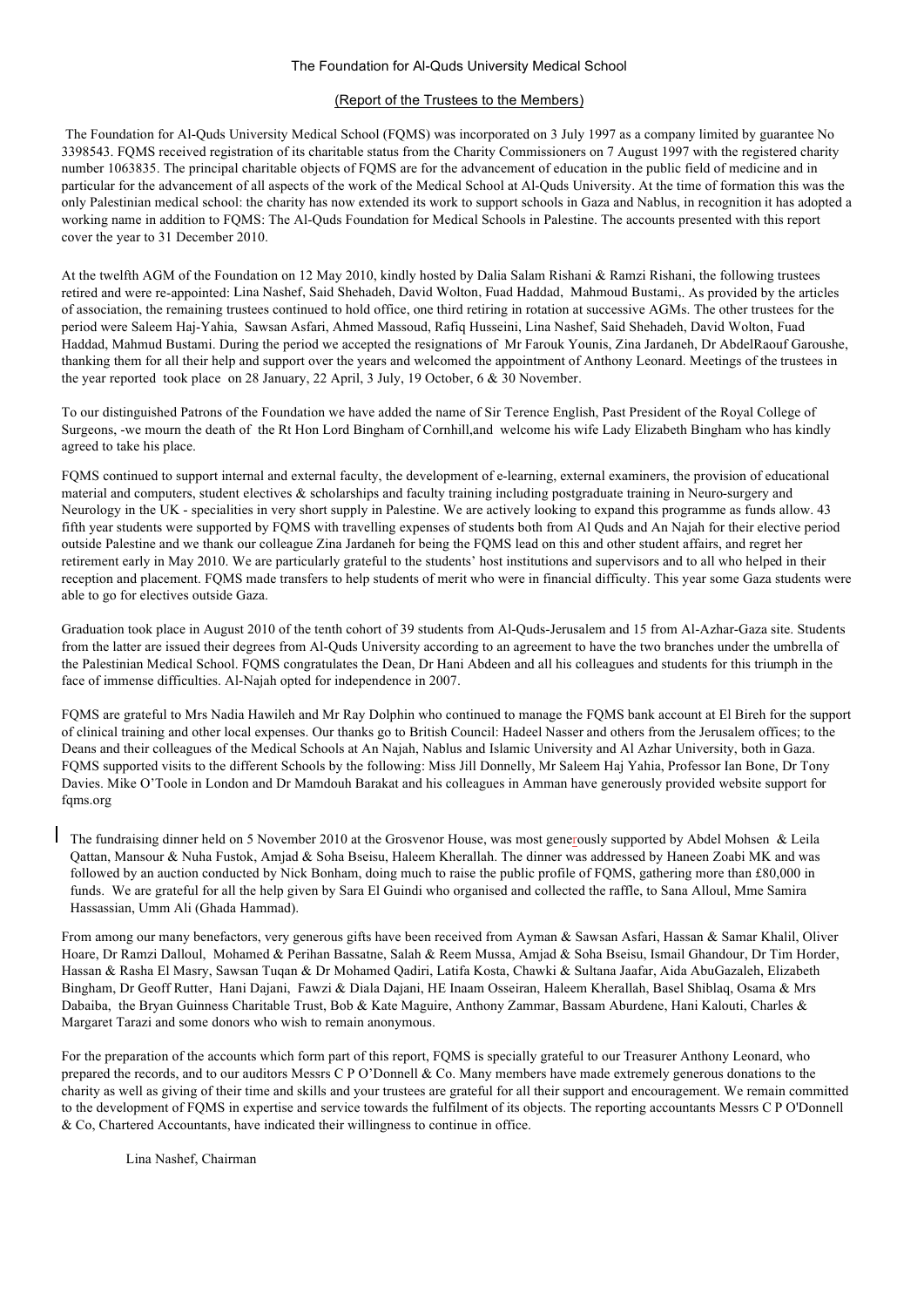# **Statement of Financial Activities for the year ended 31 December 2010**

|                                                        | Note | 2009<br>Unrestricted<br><b>Funds</b><br>£ | 2010<br><b>Unrestricted</b><br><b>Funds</b><br>£ |  |
|--------------------------------------------------------|------|-------------------------------------------|--------------------------------------------------|--|
| Income & Expenditure                                   |      |                                           |                                                  |  |
| <b>Incoming Resources</b><br>Member's subscriptions,   |      |                                           |                                                  |  |
| donations & other Income                               |      | 266,401                                   | 136,257                                          |  |
| <b>Exchange Rate Reserve</b>                           |      | 88,915                                    | (30, 702)                                        |  |
| <b>Total Incoming Resources</b>                        |      | 355,316                                   | 105,555                                          |  |
| <b>Resources Expended</b>                              | 5    |                                           |                                                  |  |
| <b>Direct Charitable Expenditure</b>                   | 5.1  | 209,171                                   | 180,864                                          |  |
| <b>Management and Administration</b><br>of the Charity | 5.2  | 3,176                                     | 3,728                                            |  |
| <b>Total Resources Expended</b>                        |      | 212,347                                   | 184,592                                          |  |
| Deficit/Surplus for the Year                           |      | 142,969                                   | (79, 037)                                        |  |
| <b>Balances brought forward at</b><br>31 December 2009 |      | 730,034                                   | 873,003                                          |  |
| <b>Balances carried forward at</b><br>31 December 2010 |      | £873,003                                  | 793,966                                          |  |
|                                                        |      |                                           |                                                  |  |

## **Balance Sheet as at 31December 2010**

|                                                   | <b>Note</b>    | 2009<br>£ | 2010<br>£ |
|---------------------------------------------------|----------------|-----------|-----------|
| <b>Current Assets</b>                             |                |           |           |
| Cash at Bank                                      | $\overline{2}$ | 873,783   | 794,746   |
| Creditors: Amounts falling<br>due within one year | 3              | (780)     | (780)     |
| <b>Net Current Assets</b>                         |                | £873,003  | 793,966   |
| <b>Capital &amp; Reserves</b>                     |                |           |           |
| <b>Unrestricted Funds</b>                         | 4.             | 873,003   | 793,966   |
| <b>Exchange Rate Reserve</b>                      | 4.1            |           |           |
|                                                   |                | £873,003  | 793,966   |

The financial statements were approved by the Trustees on the 28 January 2011 Signed on behalf of the Trustees

Anthony Leonard*, treasurer*